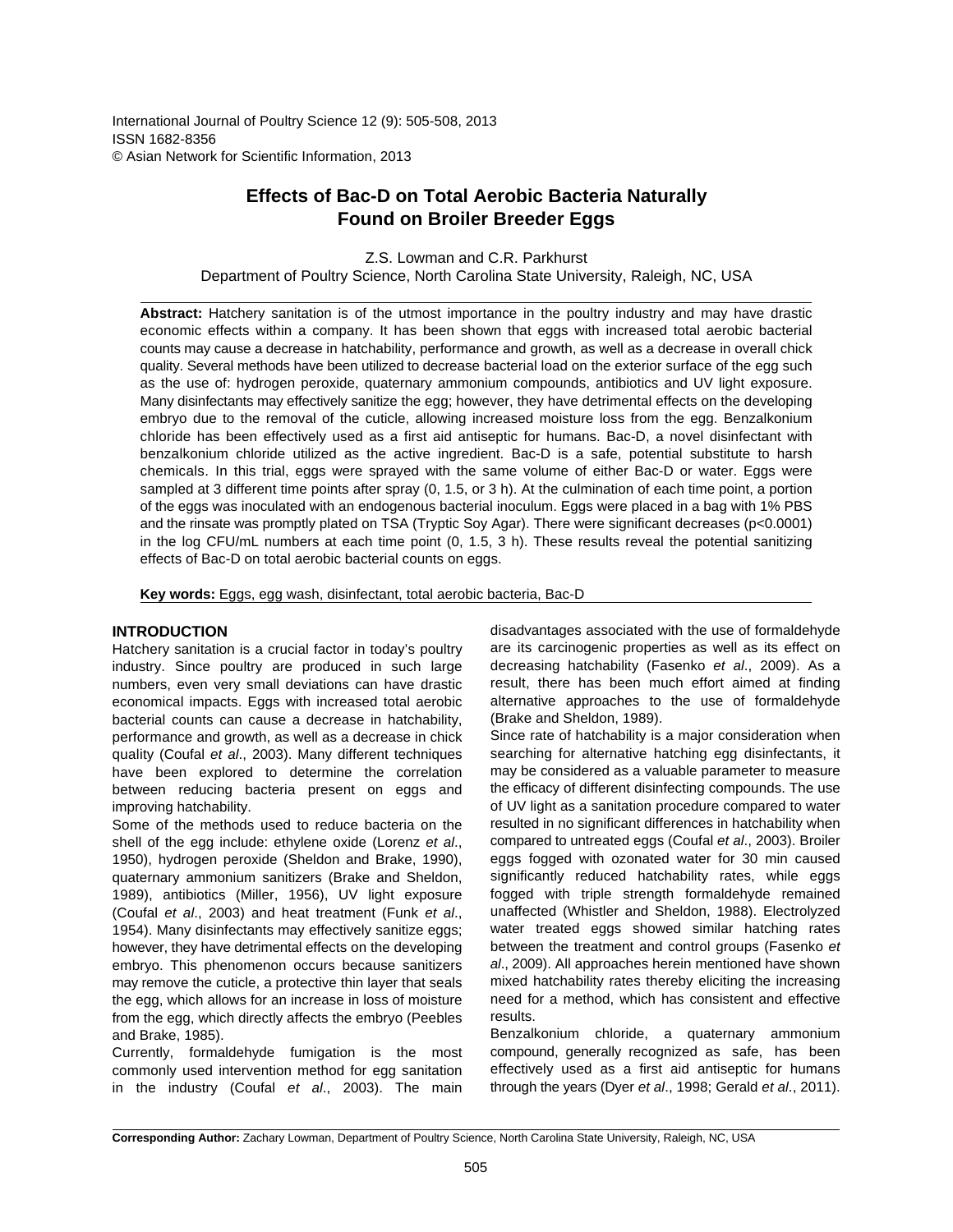on the modification of cell membrane permeability causing the leakage of cell contents (Gradel *et al*., 2005; Fazlara and Ekhtelat, 2012). Recently, researchers have studied the effects of different benzalkonium chloride compounds on hatching eggs (Aygun *et al*., 2012a,b). This intervention practice is still much less frequently used in the US than formaldehyde fumigation. Bac-D is a novel disinfectant, which is currently being used as a wound wash for humans and animals and the active ingredient is benzalkonium chloride. Bac-D is a safe, potential substitute to harsh chemicals and it may be capable of decreasing bacteria and improving hatchability. Much investigation is needed in order to determine the specific biocidal effects of Bac-D on different bacteria, viruses and protozoa, so that a kill spectrum may be established.

Therefore, the objectives of this trial were to determine the effects of Bac-D on total aerobic bacterial counts and to explore the claim that Bac-D has an effective killing time of over 3 h.

#### **MATERIALS AND METHODS**

**Experimental design:** Broiler breeder eggs were obtained from the North Carolina State University poultry education unit (Raleigh, NC). The eggs were stored for 4 days in an egg cooler at 60 F and 70% relative humidity. The experiment was designed as a 3×2×2 factorial. There were 3 sampling time points (0, 1.5, 3 h), 2 spray treatments (Bac-D and water) and inoculum (inoculated vs. uninoculated). This design resulted in 12 treatments consisting of 50 eggs each for a total of 600 eggs. The 4 treatment groups for each time point were: Bac-D, inoculated; Bac-D, uninoculated; DI water, inoculated; and DI, uninoculated.

**Inoculum:** Fresh inoculum was prepared on the day of sampling by placing 25 eggs from the same broiler breeder flock in a sterile container with 40 mL of PBS (Fisher Scientific, Waltham, MA). The eggs were shaken for 60 s and then removed and the inoculum was placed in a sterile 1 L bottle at room temperature until inoculation.

**Sampling:** Eggs were placed in a sterile plastic egg flat. Each flat was then sprayed with approximately 60 mL of either sterile DI water, or Bac-D. The eggs were incubated at room temperature for 0, 1.5, or 3 h. At the end of their corresponding time points, 50 eggs were inoculated with 40 µL of the endogenous inoculum (2.98 log CFU/mL), which was evenly spread over the surface of the egg with a sterile cotton swab. The inoculum was allowed to air dry for 10 minutes and then the egg was placed in a 710 mL Whirl-pak bag (Nasco,

The mode of action of benzalkonium chloride consists Fort Atkinson, WI) that contained 20 mL PBS (Fisher Scientific, Waltham, MA). The bags were manually shaken for 60 s, then the egg was removed, 40 µL of rinsate were plated on TSA (Becton Dickinson, Sparks, MD) and spread with disposable L-spreaders (Fisher Scientific, Waltham, MA). Plates were incubated at 35 C for 24 h. At the end of the incubation period, colonies were enumerated and recorded and log CFU/mL were calculated.

> **Conductance and hatchability:** A group of 50 eggs from each treatment were labeled and the eggs were weighed on day 0 prior to incubation and again on day 7 of incubation. These weights were used to calculate the relative moisture loss, as well as egg shell conductance. The average conditions for the 7 days were temperature of 99.5F, barometric pressure of 30.11 and relative humidity of 50%. The conductance was calculated using the equation of Paganelli *et al*. (1974). Hatchability was calculated at hatch, the un-hatched eggs were broken out to determine if the eggs were infertile or time at which they had died.

> **Statistical analysis:** The experimental data were analyzed as a 3×2×2 design. The bacterial counts obtained as log CFU/mL based on the variables: sampling times (0, 1.5, 3 h), spray (Bac-D, water) and inoculum (inoculated vs. uninoculated) were analyzed by ANOVA (JMP 10, SAS, Cary, NC) using Tukey-Kramer comparison of means. Broiler breeder eggs were the experimental unit and an alpha of 0.05 was used to establish significance.

## **RESULTS**

The effect of Bac-D as a disinfectant is evident when comparing the mean log CFU/mL of Bac-D washed eggs to eggs washed with DI water only. There was a significant decrease in total aerobic bacteria (p<0.0001). Bac-D washed eggs yielded a mean log CFU/mL of 2.08 and water washed eggs, a mean of 3.64 log CFU/mL. This was approximately a 1.5 log CFU/mL reduction in total aerobic bacterial counts (Fig. 1).

Inoculated eggs treated with Bac-D had significantly lower mean log CFU/mL counts at the p<0.0001 level for all 3 time points of the inoculated group when compared to the control. At the different sampling times (0, 1.5, 3 h) the bacterial counts were 1.96, 2.60, 1.37 log CFU/mL, respectively for Bac-D treated eggs. The total aerobic bacteria counts for control eggs at the same sampling times were 3.76, 3.66, 3.55 log CFU/mL (Table 1).

The same pattern was observed in uninoculated eggs. Bac-D treated eggs had significantly lower bacterial counts (p<0.0001) at 1.5 and 3 h (2.36, 2.14 log CFU/mL). Eggs washed with DI water had significantly higher (p<0.0001) bacterial counts when compared to Bac-D washed eggs: 1.5 h, 3.62; 3 h, 3.63 log CFU/mL (Table 2).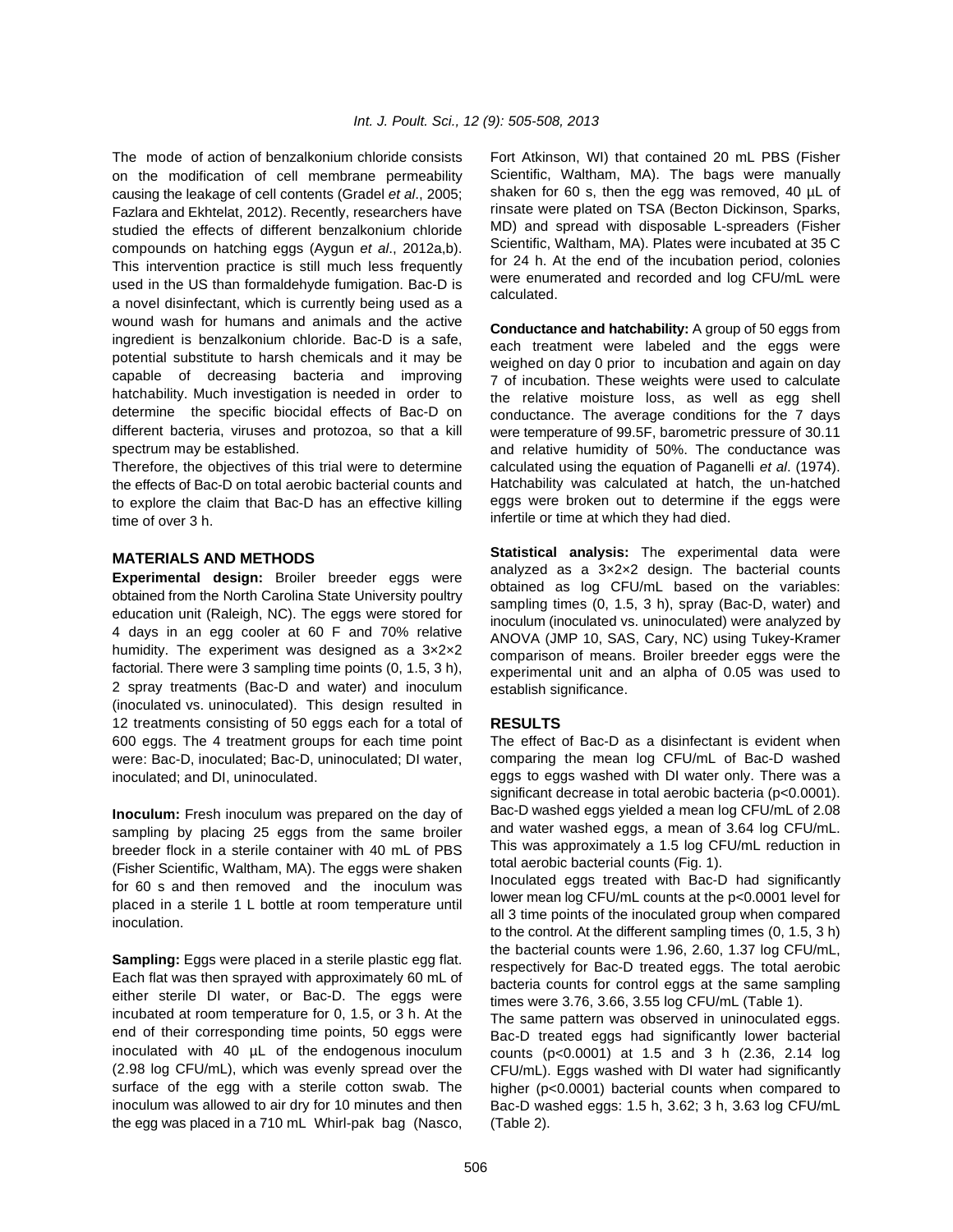

Fig. 1: Overall Comparison of Mean log CFU/mL by Treatment (Bac-D vs., Water) of Inoculated and Uninoculated Eggs at all Sampling Time Points (0, 1.5, 3 h).

\*Means differ significantly (p<0.0001)

Table 1: Mean log CFU/mL comparison of total aerobic bacteria on inoculated eggs sprayed with bac-d vs. Water at different sampling times

|                                             | 0 h               |       | 1.5h              |                      | 3 h               |                      |  |
|---------------------------------------------|-------------------|-------|-------------------|----------------------|-------------------|----------------------|--|
| Sampling                                    |                   |       |                   |                      |                   |                      |  |
| times                                       | Mean              | S.E   | Mean              | S F                  | Mean              | S.E                  |  |
| Bac-D                                       | $1.96^B$          | 0.131 | 2.60 <sup>B</sup> | 0.134                | 1.37 <sup>B</sup> | 0.133                |  |
| Water                                       | 3.76 <sup>A</sup> | 0.142 | 3.66 <sup>A</sup> | 0.134                | $3.55^{A}$        | 0.136                |  |
| $A.BMAana with bin solution with different$ |                   |       |                   | $\alpha$ unoroorinto |                   | differ cianificantly |  |

A,BMeans within columns with different superscripts differ significantly (p<0.0001)

Table 2: Mean log CFU/mL comparison of total aerobic bacteria on uninoculated eggs sprayed with bac-d vs. Water at different sampling times

| $50.11$ $10.111$ $10.111$ |            |                   |  |       |                                                                          |                |       |  |  |
|---------------------------|------------|-------------------|--|-------|--------------------------------------------------------------------------|----------------|-------|--|--|
| 1.5h                      |            |                   |  |       |                                                                          | 3 <sub>h</sub> |       |  |  |
| Sampling                  |            |                   |  |       |                                                                          |                |       |  |  |
| times                     |            | Mean              |  | S.E   | Mean                                                                     |                | S.E   |  |  |
| Bac-D                     |            | 2.36 <sup>B</sup> |  | 0.137 | 2.14 <sup>B</sup>                                                        |                | 0.136 |  |  |
| Water                     | $3.62^{A}$ |                   |  | 0.146 | 3.63 <sup>A</sup>                                                        |                | 0.141 |  |  |
|                           |            |                   |  |       | A,BMeans within columns with different superscripts differ significantly |                |       |  |  |

(p<0.0001)

Table 3: Mean log CFU/mL comparison of total aerobic bacteria on Inoculated and uninoculated eggs sprayed with Bac-D vs. Water at different sampling times

| Sampling  | 0 h               |                   | 1.5h              |          | 3 <sub>h</sub> |                   |
|-----------|-------------------|-------------------|-------------------|----------|----------------|-------------------|
| times     |                   |                   |                   |          |                |                   |
| Treatment | Bac-D             | Water             | Bac-D             | Water    | Bac-D          | Water             |
| Mean CFU  | 1.96 <sup>c</sup> | 3.78 <sup>A</sup> | 2.48 <sup>B</sup> | $3.65^A$ | $175^{\circ}$  | 3.59 <sup>A</sup> |
| SE        | 0.133             | 0.144             | 0.097             | 0.100    | 0.096          | 0.099             |
| .         |                   |                   |                   |          |                |                   |

 $A,B,C$ Means with different superscripts differ significantly ( $p$ <0.0001)

When samples from both treatments were pooled, Bac-D washed eggs had significantly lower total aerobic bacterial counts at all 3 sampling time points: 0, 1.5 and 3 h with an average of 1.96, 2.48 and 1.75 log CFU/mL. On the other hand, eggs washed with DI water at the same sampling points produced 3.78, 3.65 and 3.59 log CFU/mL, respectively (Table 3).

There were no significant differences in hatchability or (p<0.0468) change in conductance of the eggs. The

Table 4: Hatchability, Conductance and hatch residue breakout from eggs washed in Bac-D or water

|       |           | Early | Mid<br>Late                                                              |       |                     |
|-------|-----------|-------|--------------------------------------------------------------------------|-------|---------------------|
|       | Infertile | Dead  | Dead<br>Dead                                                             |       |                     |
| Bac-D | 16        |       | 13                                                                       | 76.6% | $0.0156^{\text{A}}$ |
| Water | 24        |       | 11                                                                       | 74.0% | $0.0147^8$          |
|       |           |       | A,BMeans within columns with different superscripts differ significantly |       |                     |

(p<0.0001). H: Hatchability, C: Conductance

eggs that were washed with Bac-D had a slightly higher conductance rate than did the water washed eggs (Table 4).

#### **DISCUSSION**

hatch residue counts, however there was a significant determined that using benzalkonium chloride after a Researchers have found benzalkonium chloride to be an effective disinfectant when used as a wound wash for animals and humans (Dyer *et al*., 1998). This may be due to its biocidal properties on different organisms found in the environment (Houari and Martine, 2007). Overall, when results for eggs both inoculated and uninoculated were pooled, averaged and compared only between treatments (Bac-D vs. water), there was approximately a 1.5 log CFU/mL reduction of total aerobic bacteria on the exterior of eggs when Bac-D was used. This reduction was lower than a study performed by Romanova *et al*. (2007) who demonstrated a reduction of approximately 4 log CFU/mL when benzalkonium chloride was applied for 30 minutes at a rate of 1 mg/mL on *Listeria monocytogenes* biofilms. This may be due to increased sensitivity of *L. monocytogenes* to benzalkonium chloride, as well as, the different composition of the disinfectant tested. Similar results were found by Velazquez and coworkers (2009) who showed significant reductions of *Yersinia enterocolitica* and *Escherichia coli* O157:H7 in tomatoes and lettuce treated with a solution containing 0.1 mg/mL of benzalkonium chloride. Aygun and Sert (2012) tested the efficacy of benzalkonium chloride on hatching eggs and determined that total aerobic mesophilic bacteria were significantly reduced compared to the control treatment (water) after 7 and 14 d of treatment. These results coincide with our findings; longer exposure to treatment yielded lower total aerobic bacteria counts. It may be worth noting that this investigation only compared 3 sampling time points (0, 1.5 and 3 h). Future work should focus on extended treatment times, which may result in greater total aerobic bacteria log CFU/mL reductions. Kuda *et al*. (2007) established that the presence of organic materials such as milk and beef and tuna gravy inhibited the efficacy of benzalkonium chloride on biofilms of *E. coli*, *Pseudomonas aeruginosa* and *Staphylococcus aureus*. This is in agreement with results found by Klimek and Bailey (1955) and may be the reason why our work did not yield higher log CFU/mL reductions in unwashed eggs. Kuda *et al*. (2007) wash resulted in non-detectable bacterial counts.